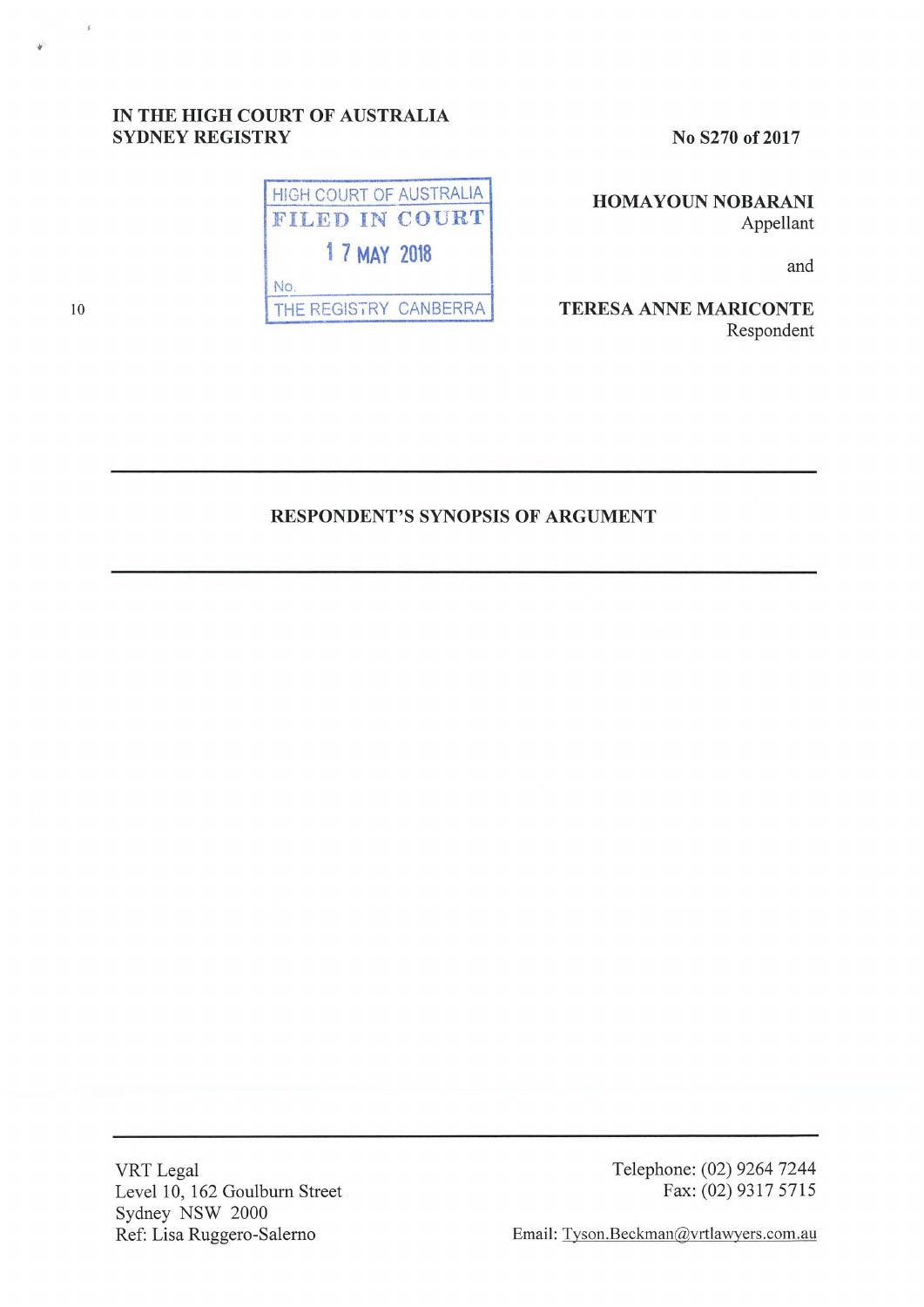## **Part I**

## **Part II**

- 2. Ward JA did not err in refusing a new trial.
- 10 3. Nor did Emmett AJA.
	- 4. This Court should not order a new trial even if the CA majority erred in relation to the discretion to refuse a new trial.

2

- 5. On the notice of contention, seven of the eight grounds of procedural fairness put by Nobarani were not accepted by the CA.
- 6. Those eight grounds are:
- i. refusing to adjourn to allow Nobarani properly to prepare his case;
	- ii. dealing with admissibility issues without hearing from Nobarani;
	- iii. refusing to adjourn to allow Nobarani to obtain expert evidence in relation to two pages of Mr Bradstreet's diary;
	- iv. not permitting Ms Parseghian to be cross-examined by Mr Nobarani;
- v. refusing to adjourn to allow Nobarani to obtain a signature expert in relation to 30 the testatrix's signature;
	- vi. refusing an adjournment to allow Lemesle to be called as a witness;
	- vii. not permitting the affidavit of Lemesle to be read;

20